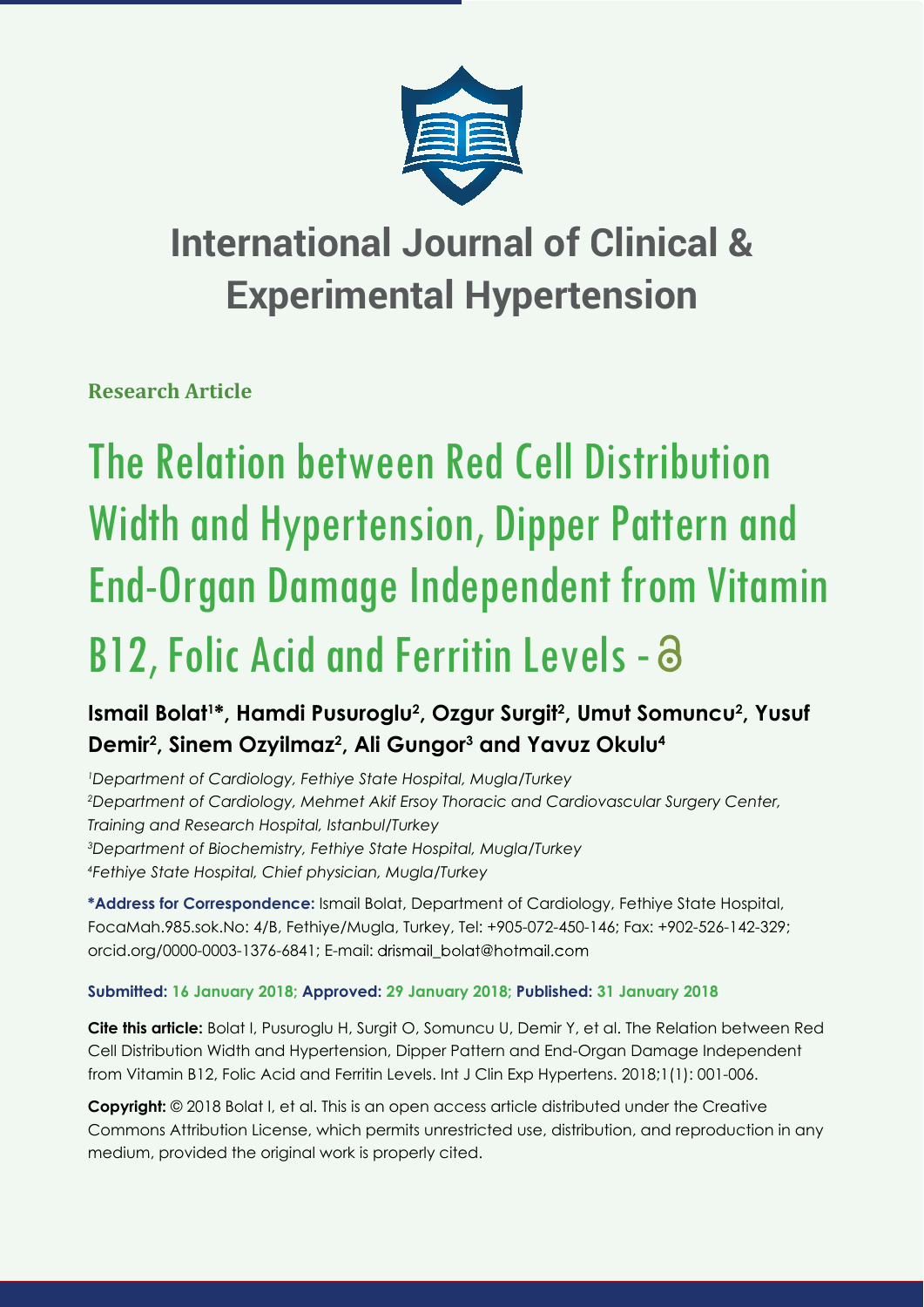#### **ABSTRACT**

**Background and Aim:** Many studies have found association between Red Cell Distribution Width (RDW) values and hypertension, dipping pattern, and end-organ damage. RDW values are affected by blood vitamin B12, iron, and folic acid levels, parameters that were not assessed in the previous studies. The aim of our study was to evaluate the relation between RDW and hypertension, dipper pattern, and end-organ damage independently from vitamin B12, folic acid, and ferritin levels in newly diagnosed hypertensive patients.

Material and Methods: Hundred and sixty-three hypertensive patients with two different-time measured office blood pressure > 140/90 mmHg, and 85 normotensive subjects with office blood pressure < 140/90 mmHg were included in the study. Ambulatory blood pressure monitoring was performed in all participants. Twenty-two participants were excluded because of white-coat syndrome and 10 subjects due to masked-hypertension. Patients were classified into three subgroups according to ambulatory blood pressure measurements; non-dipper hypertensive ( $n = 88$ ), dipper hypertensive ( $n = 53$ ), and normotensive ( $n = 75$ ). Left ventricular mass index, glomerular filtration rate, and microalbuminuria were measured to determine end-organ damage. RDW and serum levels of ferritin, vitamin B12 and folic acid were measured in all participants.

**Results:** When we evaluated all participants without taking the baseline values of vitamin B12, folic acid and ferritin into account, RDW was found higher in non-dipper hypertension group but the difference did not reach statistically significant level ( $p = 0.263$ ). When participants with vitamin B12, ferritin and folic acid levels below normal levels were excluded, the mean RDW decreased but no statistically significant difference between the groups was detected (p = 0.187). RDW was positively correlated with LVMI, age and urine albumin in hypertensive patients (*r* = 0.476, *p* < 0.001; *r* = 0.342, *p* < 0.001; *r* = 0.212, *p* = 0.006, respectively); but not with GFR (*r* =  $-0.0015$ ,  $p = 0.852$ ).

**Conclusion:** In conclusion, in newly diagnosed hypertensive patients, although RDW levels were associated with LVMI and microalbuminuria, hypertensive patient group was not statistically different from normotensive group; and non-dipper hypertensive group was not statistically different from dipper hypertensive group. It was found that vitamin B12, folic acid and ferritin levels did not affect this correlation.

#### **INTRODUCTION**

Red Blood Cell Distribution Width (RDW) is a numerical measure of the variability of the size of circulating erythrocytes. It is routinely reported as component of complete blood count used in differential diagnosis of anaemia. Increased RDW have been found to be associated with inflammation and increased levels of neurohormonal mediators [1,2]. The arterial blood pressure shows a diurnal rhythm that is higher daytime than at night [3,4]. Nondipper hypertension is defined as decrease less than 10% in blood pressure at night [5]. Previous studies have shown that non-dipper hypertension is associated with adverse cardiovascular events, serious renal failure, and cerebrovascular diseases [6-8]. Although the causes of non-dipper hypertension have not been fully understood, it has been reported to be associated with volume expansion, increased sympathetic activation, and inflammatory status [9,10]. Most of the previous studies have shown that RDW values increase in hypertension, especially in non-dipper hypertension [11-13]. In another study, increased RDW values in systolodiastolic hypertensive patients were found to be associated with end-organ damage [14].

On the other hand, RDW values are known to be influenced by vitamin B12, iron and folic acid levels. Decreased blood vitamin B12, folic acid and iron levels may affect RDW first, before affecting haemoglobin levels. In the studies related to the RDW until now, those values have not been routinely evaluated and this has been stated as the limitation of the study. Our aim in this study was to investigate whether RDW is associated with hypertension, dipper pattern and end-organ damage independently from vitamin B12, folic acid and ferritin levels in newly diagnosed hypertensive patients.

#### **MATERIALS AND METHODS**

A total of 248 people, aged between 35 and 87 years who applied to the outpatient clinic, were included in the study. Of these, 163 were patients who had Office Blood Pressure (OBP) higher than 140/90 mmHg measured at least twice at different times, and the rest 85

were subjects with OBP lower than 140/90 mmHg. All participants had a 24h Holterblood pressure monitoring. Upon 24h Holter blood pressure monitoring, among patients with high OBP, 22 were found to have white-coat hypertension and 10 of those with normal OBP had masked hypertension; and were excluded from the study. Patients' medical history, physical examination findings, and anthropometric measurements were recorded by an experienced cardiologist.

Hypertension was defined as OBP higher than 140/90 [15]. Normal blood pressure was defined as normal OBP and normal daytime ambulatory blood pressure without current use of any antihypertensive medication [16]. Dipper hypertension was defined as reduction of nocturnal blood pressure measured by ambulatory blood pressure monitoring in either daytime systolic blood pressure or diastolic blood pressure of more than 10%. Non-dipper hypertension, on the other hand, was defined as the reduction less than 10% [5]. Patients were classified into three groups according to ambulatory blood pressure and OBP values: Non-dipper hypertension  $(n = 88)$ , dipper hypertension ( $n = 53$ ) and normal blood pressure ( $n = 75$ ), respectively.

Diabetes was defined based on the American Diabetes Association Guideline criteria that was fasting blood glucose  $\geq 126$  mg/dL (7) mmol/L) or postprandial blood glucose  $\geq 200$  mg/L(11.1 mmol/L) or current use of anti-diabetic drugs [17]. Body Mass Index (BMI) was calculated by dividing body weight in kg by the square of the body height in meters. Estimated glomerular filtration rate (eGFR) was calculated using the Chronic Kidney Disease Epidemiology Collaboration (CKD-EPI) formula [18].

Urinary albumin was expressed in milligrams per gram (mg/g). Albuminuria was defined as the ratio of albumin/creatinine  $> 30$  $mg/g$  and was classified into two groups: Microalbuminuria if the ratio of albumin/creatinine was 30-299 mg/g and macroalbuminuria if it was  $\geq 300$  mg/g.

Echocardiographic evaluations were performed using a Phillips EPIQ 7G echocardiograph (USA) and S5-1 probe by a cardiologist.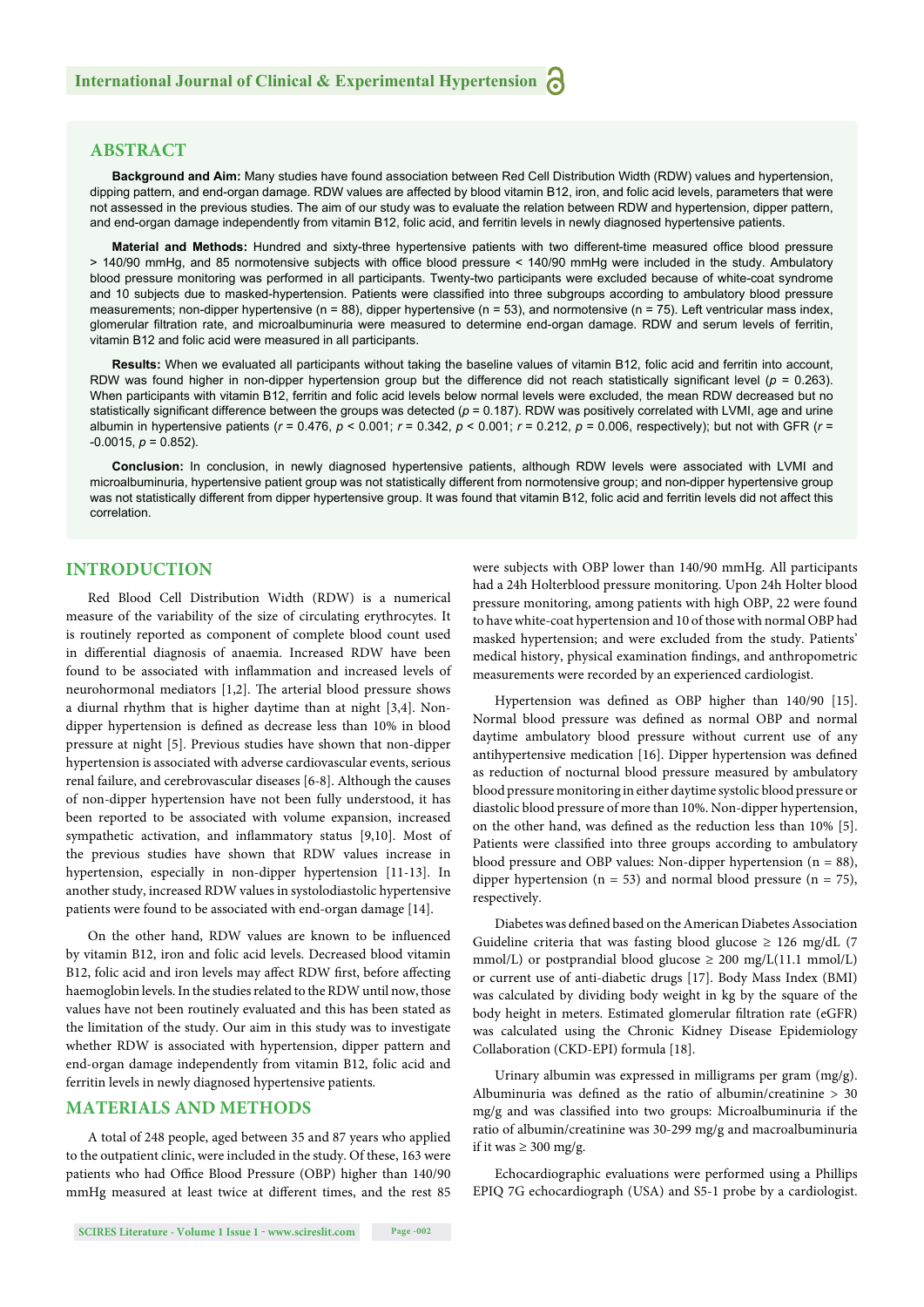Left Ventricular Mass (LVM) was calculated in grams by M-mode echocardiography as described by Deverux et al. [19]. Left Ventricular Mass Index (LVMI) was calculated by dividing left ventricular mass by body surface area (g/m<sup>2</sup>).

Exclusion criteria of the study were; moderate-to-severe cardiac valve disease upon echocardiography, heart failure with an ejection fraction < 50%,  $\ge$  grade 2 diastolic dysfunction, and eGFR  $\le$  60mL/ min/1.73 m<sup>2</sup>. Patients with coronary artery disease, stroke, chronic liver disease, thromboembolic diseases, haematological diseases, malignancy and chronic obstructive pulmonary disease were also excluded. The ethics committee approved the study protocol and the informed consent that was obtained from all patients.

#### **Ambulatory blood pressure monitoring**

Ambulatory Blood Pressure Monitoring (ABPM) was performed for 24h using an ambulatory blood pressure monitor (Mobil Graph NG, New Generation 24h ABPM Classic, Germany). The monitor was programmed for blood pressure measurements from 08:00 to 23:45 for every 15 minutes, and from 00:00 to 07:30 for every 30 minutes. Daytime and nocturnal blood pressures were defined from 07:30 to 00:00 and from 00:00 to 07:30, respectively. Mean 24h systolic and diastolic blood pressures were automatically measured by 24 h monitoring.

#### **Blood sampling**

RDW was measured in blood samples collected in EDTA tubes by an automated haematology analysis system (Mindray BC5800). Normal RDW values in our laboratory ranged from 11-14%. Standard laboratory parameters such as total leukocyte count, neutrophil count, haematocrit, glucose, creatinine, lipid profile, etc. were determined by standard methods.

Ferritin (13-150 ng/mL) (REF 04491785), vitamin B12 (197- 771 pg/mL) (REF 07212771) and folic acid (3.8-16 ng/mL) (REF 07559992) was measured by190 cobas analyser (Roche Diagnostics GmbH, Germany).

#### **Statistical analyses**

Statistical analyses were performed using the SPSS software version 17 (Statistical Package for Social Sciences for Windows, released in 2008; SPSS Inc., Chicago, USA). The variables were evaluated using visual (histograms, probability plots) and analytical methods (Kolmogorov-Smirnov) to determine whether they were normally distributed. Descriptive analyses were presented using means and Standard Deviations (SD) for normally distributed; and using medians and maximum-minimum for the non-normally distributed variables. Categorical variables were expressed as percentages. Groups were compared with one-way Analysis of Variance (ANOVA) for age, total cholesterol, Low Density Lipoprotein (LDL)-cholesterol, body mass index, haematocrit; and the Kruskal-Wallis test, and the Chi-Square test for others where appropriate. Comparisons of nonparametric values among groups were performed by the Kruskal Wallis test. Mann-Whitney U-test (for non-parametric variables) with Bonferroni adjustment was used for multiple comparisons between the groups. *P* value of less than 0.017 was considered to be significant upon Bonferroni adjustment. A Spearman correlation analysis was performed to determine the association of RDW with GFR, LVMI, age and urine albumin in the hypertensive groups. An overall 5% type-I error level was used to infer statistical significance.

#### **RESULTS**

We analysed our data in two steps. At the first step, all 216 participants were included in the analysis regardless of the baseline levels of vitamin B12, folic acid and ferritin (Table 1). Of these, 88 (40%) were non-dippers Hypertension (HT), 53 (24%) were dippers hypertension, and 75 (34%) were normotensive. The mean age was significantly higher in non-dipper (57.9  $\pm$  12.1 years) and dipper hypertension groups (54.2  $\pm$  9.9 years) than normotensive group (46.0  $\pm$  8.5 years) ( $p < 0.001$ ). Body mass index was lower in the control group (28.6  $\pm$  6.3 kg/m<sup>2</sup>) than non-dippers (30.3  $\pm$  4.4 kg/  $m<sup>2</sup>$ ) and dippers (30.0  $\pm$  4.6 kg/m<sup>2</sup>) groups, but the difference was not statistically significant( $p = 0.106$ ). Type 2 diabetes mellitus was more frequent among non-dippers and dippers than the normotensive group (*p* < 0.001). Fasting blood glucose levels were higher in nondippers (120.7  $\pm$  60.5 mg/dL) and in dippers (109  $\pm$  24.1 mg/dL) than normotensives (96  $\pm$  17.7 mg/dL) (p = 0.001). Office blood pressure levels were higher in the non-dippers and dippers than in the normotensive group (*p* < 0.001) (Table 1). Although RDW values were higher in the non-dippers group, there was not statistically significant difference between the groups ( $p = 0.263$ ). Vitamin B12, ferritin and folic acid values were similar in all groups. Other laboratory clinical parameters and demographic characteristics were not different between the groups (Table 1).

At the second step, participants with levels of blood vitamin B12, folic acid and ferritin lower than normal range (197-771 pg/mL, 3.8-

| Table 1: Characteristics of study population at baseline.                     |                           |                              |                             |            |  |  |  |
|-------------------------------------------------------------------------------|---------------------------|------------------------------|-----------------------------|------------|--|--|--|
| Variables                                                                     | Non-dippers<br>$(N = 88)$ | <b>Dippers</b><br>$(N = 53)$ | Normotensives<br>$(N = 75)$ | $P$ -value |  |  |  |
| Age, years                                                                    | $57.9 \pm 12.1$           | $54.2 \pm 9.9$               | $46.0 \pm .8.5$             | < 0.001    |  |  |  |
| BMI, kg/m <sup>2</sup>                                                        | $30.3 \pm 4.4$            | $30.0 \pm 4.6$               | $28.6 \pm 0.3$              | 0.106      |  |  |  |
| Gender (male),                                                                | 28 (31.8)                 | 22 (41.5)                    | 36 (48)                     | 0.105      |  |  |  |
| Diabetes mellitus                                                             | 22(25)                    | 15(28.3)                     | 3(4)                        | < 0.001    |  |  |  |
| Haematocrit,%                                                                 | $41.5 \pm 4.4$            | $42.4 \pm 4.7$               | $43.2 \pm 6.7$              | 0.127      |  |  |  |
| Leukocyte, x 10/mm <sup>3</sup>                                               | $7.91 \pm 2.72$           | $7.9 \pm 2.0$                | $7.6 \pm 1.9$               | 0.703      |  |  |  |
| Neutrophil, x 10 <sup>3</sup> /mm <sup>3</sup>                                | $5.2 \pm 2.37$            | $4.4 \pm 1.46$               | $4.4 \pm 1.42$              | 0.335      |  |  |  |
| Glucose, mg/dL                                                                | $120.7 \pm 60.5$          | $109 \pm 24.1$               | $96.5 \pm 17.7$             | 0.001      |  |  |  |
| Creatinine, mg/dL                                                             | $0.79 \pm 0.24$           | $0.80 \pm 0.19$              | $0.74 \pm 0.14$             | 0.133      |  |  |  |
| RDW, %                                                                        | $13.8 \pm 1.94$           | $13.4 \pm 1.55$              | $13.4 \pm 1.52$             | 0.263      |  |  |  |
| Total-cholesterol ,mg/dL                                                      | $208.3 \pm 43.2$          | $209.5 \pm 37.2$             | $200.0 \pm 48.4$            | 0.375      |  |  |  |
| LDL-cholesterol, mg/dL                                                        | $129.7 \pm 38.1$          | $117.7 \pm 31.9$             | $120.8 \pm 40.3$            | 0.208      |  |  |  |
| HDL-cholesterol, mg/dL                                                        | $53.1 \pm 14.9$           | $53.9 \pm 16.0$              | $52.6 \pm 14.5$             | 0.884      |  |  |  |
| Triglycerides, mg/dL                                                          | $147.4 \pm 64.8$          | $142.5 \pm 80.7$             | $163.3 \pm 114.1$           | 0.355      |  |  |  |
| Office SBP, mmHq                                                              | $163.1 \pm 19.0$          | $166.7 \pm 14.0$             | $118.1 \pm 20.7$            | < 0.001    |  |  |  |
| Office DBP, mmHq                                                              | $91.8 \pm 13.0$           | $93.5 \pm 11.5$              | $75.5 \pm 10.0$             | < 0.001    |  |  |  |
| Vitamin B12, pg/mL                                                            | $368.2 \pm 223.5$         | $363.6 \pm 174.9$            | $344.5 \pm 150.2$           | 0.712      |  |  |  |
| Ferritin, ng/mL                                                               | $64.3 \pm 52.1$           | $71.5 \pm 69.6$              | $64.7 \pm 73.3$             | 0.791      |  |  |  |
| Folate, ng/mL                                                                 | $9.1 / \pm 3.6$           | $9.5 \pm 4.2$                | $8.7 \pm 2.9$               | 0.461      |  |  |  |
| eGFR, ml/sec/1.73m <sup>2</sup>                                               | $92.6 \pm 21.7$           | $93.0 \pm 17.7$              | $106.0 \pm 17.5$            | < 0.001    |  |  |  |
| Urine albumin, mg/g                                                           | $34.7 \pm 48.8$           | $29.7 \pm 40.5$              | $12.8 \pm 15.7$             | < 0.001    |  |  |  |
| Data are expressed as the mean $+$ SD or n $(\%)$ of patients $RML$ Rody Mass |                           |                              |                             |            |  |  |  |

Data are expressed as the mean  $\pm$  SD or n (%) of patients. BMI: Body Mass Index; RDW: Redcell Distribution Width; LDL: Low Density Lipoprotein; HDL High Density Lipoprotein; SBP: Systolic Blood Pressure; DBP: Diastolic Blood Pressure; eGFR: estimated Glomerular Filtration Rate.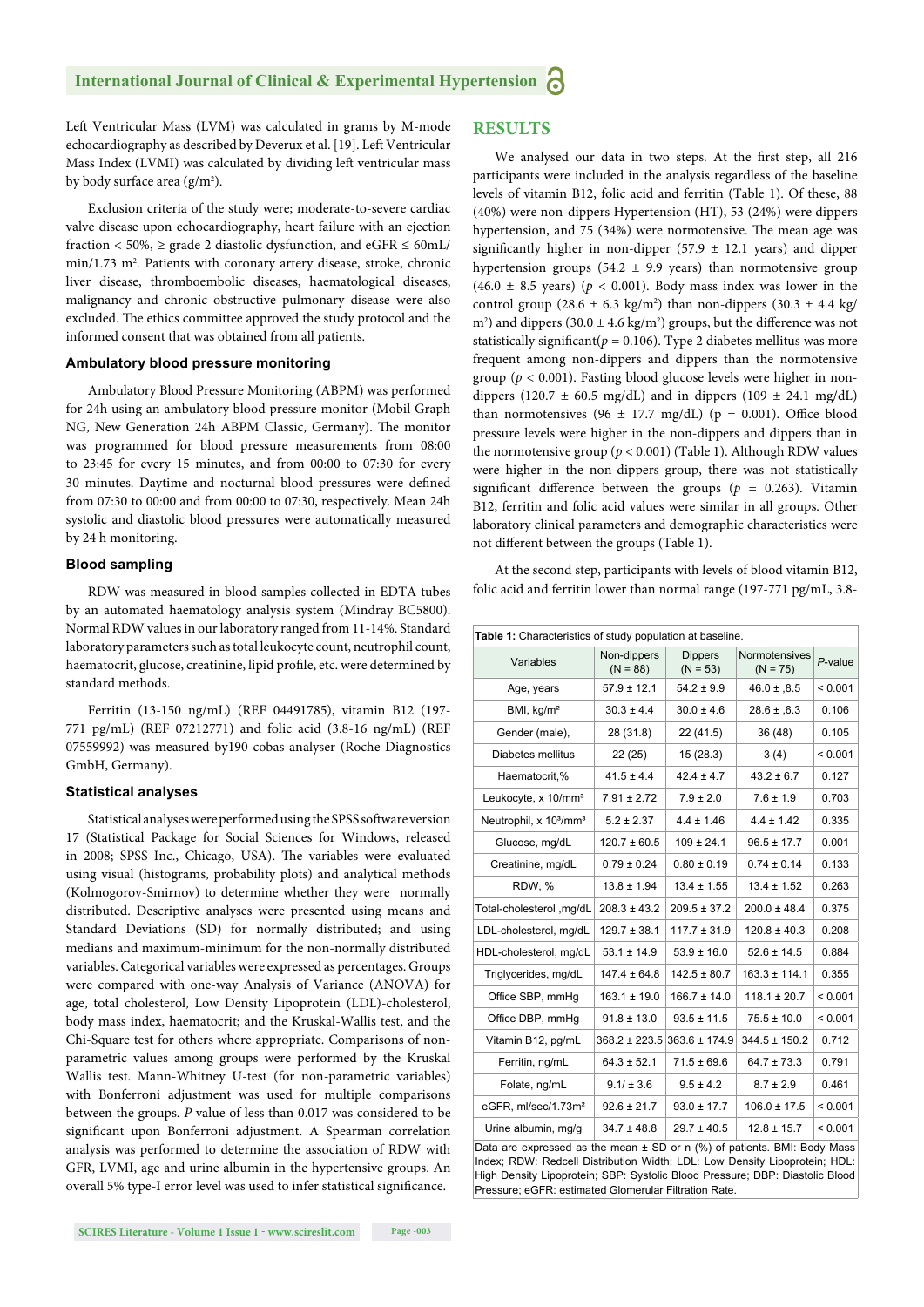#### **International Journal of Clinical & Experimental Hypertension**

16ng/mL, 13-150ng/mL, respectively) were excluded (20 participants from the non-dipper group, 7 from the dipper group, and 22 from the normotensive group) (Table 2). When evaluated among these 167 subjects, mean age, BMI, diabetes mellitus frequency, fasting blood glucose and office blood pressure values were found higher in the non-dipper and dipper groups similar to the first step (Table 2). Other laboratory, clinical and demographic characteristics were not significantly different between groups (Table 2). There was no change in RDW in dippers with the exclusion of the above described subjects, a decrease was determined from  $13.8\pm8$  % to  $13.5\pm1.74$  % and from 13.4  $\pm$  1.52 % to 13.1  $\pm$  1.1% in non-dippers and normotensives, respectively, though there was no statistically significant difference (*p* = 0.187) (Table 2). LVMI and albuminuria levels were higher, and eGFR levels were lower in hypertensive groups than normotensives, in both steps (Table 1, Table 2). These parameters were similar in dipper and non-dipper hypertensive groups (Table 1, Table 2).

As presented in table 3, RDW was positively correlated with LVMI, age, and urine albumin (*r* = 0.476, *p* < 0.001; *r* = 0.342, *p* < 0.001;  $r = 0.0212$ ,  $p = 0.006$ , respectively). There was no significant correlation between RDW and  $eGFR(r = -0.015, p = 0.852)$ .

**Table 2**: Characteristics of study patients with normal vitamin B12, folic acid and ferritin levels (20 from nondippers, 7 from dippers, 22 from normotensives were excluded from the analysis).

|  | Variables                                      | Non-dippers<br>$(N = 68)$ | <b>Dippers</b><br>$(N = 46)$ | Normotensives<br>$(N = 53)$ | P       |
|--|------------------------------------------------|---------------------------|------------------------------|-----------------------------|---------|
|  | Age, years                                     | $59.0 \pm 12.4$           | $55.8 \pm 9.7$               | $46.9 \pm 9.2$              | < 0.001 |
|  | BMI, kg/ m <sup>2</sup>                        | $30.4 \pm 4.2$            | $29.5 \pm 4.9$               | $28.1 \pm 3.7$              | 0.016   |
|  | Gender(male)                                   | 25 (36.8)                 | 20 (43.5)                    | 28 (52.8)                   | 0.210   |
|  | Diabetes mellitus                              | 17(25)                    | 14 (30.4)                    | 3(5.7)                      | 0.004   |
|  | Haematocrit, %                                 | $41.9 \pm 3.8$            | $42.8 \pm 4.6$               | $44.4 \pm 6.6$              | 0.034   |
|  | Leukocyte, x 10/mm <sup>3</sup>                | $7.9 \pm 3.8$             | $7.8 \pm 2.0$                | $7.6 \pm 1.9$               | 0.767   |
|  | Neutrophil, x 10 <sup>3</sup> /mm <sup>3</sup> | $4.81 \pm 2.6$            | $4.3 \pm 1.46$               | $4.2 \pm 1.28$              | 0.269   |
|  | Glucose, mg/dL                                 | $123.7 \pm 62.5$          | $110 \pm 26.1$               | $98.1 \pm 20.4$             | 0.007   |
|  | Creatinine, mg/dL                              | $0.82 \pm 0.24$           | $0.82 \pm 0.19$              | $0.76 \pm 0.15$             | 0.195   |
|  | RDW, %                                         | $13.5 \pm 1.74$           | $13.4 \pm 1.4$               | $13.1 \pm 1.1$              | 0.187   |
|  | Total-cholesterol,<br>mg/dL                    | $210.3 \pm 43.2$          | $203.5 \pm 37.2$             | $205.0 \pm 48.1$            | 0.669   |
|  | LDL-cholesterol.<br>mg/dL                      | $125.7 \pm 38.5$          | $125.5 \pm 31.9$             | $116.1 \pm 39.7$            | 0.250   |
|  | HDL-cholesterol,<br>mg/dL                      | $52.7 \pm 14.8$           | $56.2 \pm 16.2$              | $51.8 \pm 14.1$             | 0.367   |
|  | Triglycerides, mg/dL                           | $144.4 \pm 62.2$          | $140.5 \pm 86.7$             | $167.3 \pm 99.3$            | 0.201   |
|  | Office SBP, mmHg                               | 163.6 ± 20.0              | $166.0 \pm 15.0$             | $119.1 \pm 19.0$            | < 0.001 |
|  | Office DBP, mmHq                               | $90.5 \pm 13.0$           | $94.5 \pm 12.1$              | $76.5 \pm 10.7$             | < 0.001 |
|  | Vitamin B12, pg/mL                             | $393.8 \pm 244.6$         | $383.4 \pm 166.8$            | $382.0 \pm 139.0$           | 0.780   |
|  | Ferritin, ng/mL                                | $73.5 \pm 53.6$           | $79.8 \pm 71.0$              | $76.0 \pm 80.0$             | 0.583   |
|  | Folate, ng/mL                                  | $9.7 \pm 3.4$             | $9.8 \pm 3.9$                | $9.0 \pm 3.0$               | 0.409   |
|  | eGFR, mL/sec/1.73m <sup>2</sup>                | $91.2 \pm 23.2$           | $92.2 \pm 18.6$              | $106.4 \pm 14.2$            | < 0.001 |
|  | Urine albumin, mg/g                            | $49.2 \pm 70.0$           | $31.3 \pm 42.1$              | $13.8 \pm 18.6$             | < 0.001 |
|  | LVMI, $q/m2$                                   | $114.0 \pm 24.0$          | $115.5 \pm 28.7$             | $77.9 \pm 22.6$             | < 0.001 |
|  |                                                |                           |                              |                             |         |

Data are expressed as the mean ± or n (%) of patients. BMI: Body Mass Index; RDW: Redcell Distribution Width; LDL: Low-Density Lipoprotein; HDL: High Density Lipoprotein; SBP: Systolic Blood Pressure; DBP: Diastolic Blood Pressure; eGFR: estimated Glomerular Filtration Rate; LVMI: Left Ventricular Mass Index.

**Table 3:** Correlations between selected covariates and red cell distribution width. r *p*-value eGFR, mL/sec/1.73m<sup>2</sup> | - 0.015 | 0.852 LVMI, g/m² 0.476 < 0.001 Age, years 0.342 < 0.001 Urine albumin, mg/g  $\begin{array}{|c|c|c|c|c|} \hline 0.212 & 0.006 \hline \end{array}$ 

eGFR: Estimated Glomerular Filtration Rate; LVMI: Left Ventricular Mass Index.

#### **DISCUSSION**

In this study, no statistically significant difference in RDW values was detected between the groups no matter subjects with low vitamin B12, folic acid and ferritin were included or not; although mean RDW values were slightly higher in non-dippers when all subjects were included and decreased after having excluded participants with vitamin B12, ferritin and folic acid values below normal range. Finally, significant association was found between increased RDW levels and LVMI, urine albumin and age in newly diagnosed hypertensive patients.

RDW is the measure of the variation in erythrocyte size and increased RDW values reflect more heterogeneous red cell distribution. Besides iron, vitamin B12 and folic acid deficiencies, inflammation and oxidative stress may also cause increased RDW values by impairing the iron metabolism, suppressing the erythropoietin production or shortening red blood cell life [20-24].

An association have been shown between increased RDW values and mortality in patients with coronary artery disease and heart failure [25,26]. Many community-based studies have also reported that higher RDW values were associated with increased risk of mortality in general population [27,28].

In previous studies, RDW values were found higher in patients with hypertension than prehypertensive and healthy subjects [12]. Furthermore, in some of the studies conducted in hypertensive patients, RDW values have been associated with non-dipper patterns  $[11,13,29]$ . The relationship between hypertension, non-dipper pattern, and RDW has been associated with increased inflammation, oxidative stress, and sympathetic activity. In this study, although we found slightly higher levels of RDW in non-dipper hypertension group, the difference from dipper and normotensive groups did not reach to statistically significant levels. In the previously cited studies, vitamin B12, folic acid, and ferritin levels that affect RDW levels have not been examined. In our study, although mean RDW values of the groups decreased when the patients with values below normal were excluded from the study, there was still no significant difference between the groups.

The development of end-organ damage such as LVMI, microalbuminuria and reduced GFR in hypertensive patients is an important indication of cardiovascular risk. In some studies, RDW values have been shown to be an independent predictor of elevated LVMI, microalbuminuria and reduced eGFR [14,30]. The development of LVMI and microalbuminuria in hypertensive patients was also indicative of increased inflammation, and has been linked to increased inflammation and increased sympathetic system activity of the relation between end-organ damage and increased levels of RDW [31,32]. In our study, RDW values were found to be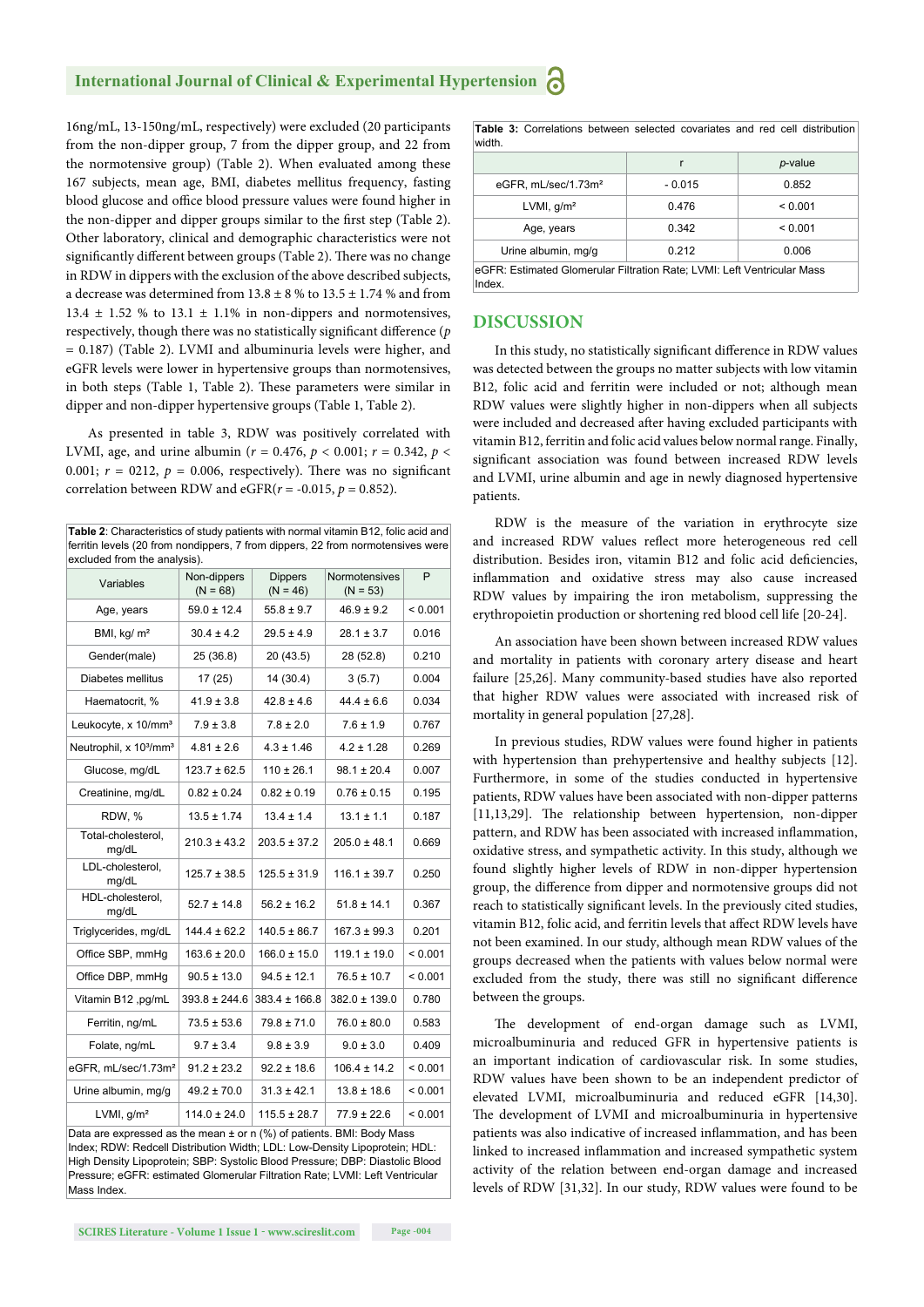associated with age, elevated LVMI and microalbuminuria after the exclusion of hypertensive participants with abnormal values of folic acid, vitamin B12 and ferritin.

Although there are studies showing a relationship between reduced GFR and increased RDW [33], we found no significant correlation between RDW and eGFR despite a negative relation was observed. This could be due to the high mean GFR values, and low number of enrolled patients. We know that eGFR value lower than 60mL/sec/1.73m² is more likely associated with increased inflammation and adverse cardiovascular events.

There may be several reasons why we could not find a relationship between non-dipper HT and RDW values, unlike most previous studies have presented. Firstly, we have diagnosed non-dipper hypertension according to the Holter results, for which the repeatability is low. In a Holter-diagnosed non-dipper person, the probability of making the same diagnosis by second Holter monitoring is not high. Secondly, the majority of previous studies found higher end-organ damage in the non-dipper hypertension group. However, in the current study, there was no statistical difference for end-organ damage between the hypertension groups. RDW, which is an environmental marker of adverse cardiovascular event development, increased inflammation, sympathetic system and oxidative stress, might not be found that high in the non-dipper hypertension group because of this reason.

There could be several reasons why end-organ damage was more frequent, and RDW values were higher, but not statistically significant, in the hypertensive group than the normotensive group without statistical difference. It could be that newly diagnosed hypertensive patients were included and patients with cardiovascular disease and eGFR < 60mL/sec/1.73m² were excluded. Because of this, the endorgan damage marker LVMI, decreased eGFR and microalbuminuria were not detected in the hypertensive group (Tables 1 and 2). As a result, this group may not reflect a hypertensive group with increased inflammation and cardiovascular load. As RDW values are associated with various diseases and reflect multiple physiological impairments, we could not find high levels of RDW in this hypertensive group with relatively low cardiovascular load.

#### **Conclusion**

In conclusion, although the RDW values were correlated with LVMI and microalbuminuria in newly diagnosed hypertensive patients, they were not higher in hypertensive patients than normotensive subjects. There was no association between RDW values and the dipping pattern. Vitamin B12, folic acid levels and ferritin values did not affect this association. Increased RDW only itself may not predict hypertension, but may be indicative of endorgan damage, which is a predictor of adverse cardiovascular event development.

#### **Limitations**

This was a non-randomized study and therefore it was subjected to selection bias. This study included newly diagnosed hypertensive patients as well as hypertensive patients without coronary artery disease, moderate-advanced heart valve disease, heart failure, and stroke. Furthermore, patients with white-coat syndrome and masked-hypertension syndromes were not included. Therefore, our findings should not be generalized to all hypertensive patients. Finally, the association between RDW values, and inflammatory and neurohumoral mediators were not investigated in this study.

#### **REFERENCES**

- 1. Lappe JM, Horne BD, Shah SH, May HT, Muhlestein JB, Lappe DL, et al. Red cell distribution width, C-reactive protein, the complete blood count, and mortality in patients with coronary disease and a normal comparison population. Clin Chim Acta. 2011; 412: 2094-2099. https://goo.gl/EFtWjU
- 2. Kato H1, Ishida J, Imagawa S, Saito T, Suzuki N, Matsuoka T, et al. Enhanced erythropoiesis mediated by activation of the renin-angiotensin system via angiotensin II type 1a receptor. FASEB J. 2005; 19: 2023-2025. https://goo.gl/Ee6FxV
- 3. Richardson DW, Honour AJ, Fenton, GW, Scott FH, Pickering GW. Variation in arterial pressure throughout the day and night. Clin Sci. 1964; 26: 445-460. https://goo.gl/vuw4ug
- 4. Millar Craig MW, Bishop CN, Raftery EB. Circadian variation of blood pressure. Lancet. 1978; 11: 795-797. https://goo.gl/Qa6UgV
- 5. Ayala DE, Hermida RC, Chayan L, Mojon A, Fontao MJ, Fernández JR. Circadian pattern of ambulatory blood pressure in untreated hypertensive patients with and without metabolic syndrome. Chronobiol Int. 2009; 26: 1189-1205. https://goo.gl/jp5T7C
- 6. Ohkubo T, Imai Y, Tsuji I, Nagai K, Watanabe N, Minami N, et al. Relation between nocturnal decline in blood pressure and mortality. The Ohasama Study. Am J Hypertens. 1997; 10: 1201- 1207. https://goo.gl/ngRY4G
- 7. Kario K, Pickering TG, Matsuo T, Hoshide S, Schwartz JE, Shimada K. Stroke prognosis and abnormal nocturnal blood pressure falls in older hypertensives. Hypertension. 2001; 38: 852-857. https://goo.gl/S1Nh8p
- 8. Davidson MB, Hix JK, Vidt DG, Brotman DJ. Association of impaired diurnal blood pressure variation with a subsequent decline in glomerular filtration rate. Arch Intern Med. 2006; 166: 846-852. https://goo.gl/yWq9c1
- 9. Nakano Y, Oshima T, Ozono R, Higashi Y, Sasaki S, Matsumoto T, et al. Nondipper phenomenon in essential hypertension is related to blunted nocturnal rise and fall of sympathovagal nervous activity and progress in retinopathy. Auto Neurosci. 2001; 88: 181-186. https://goo.gl/Nw2Cas
- 10. Kaya MG, Yarlioglues M, Gunebakmaz O, Gunturk E, Inanc T, Dogan A, et al. Platelet activation and inflammatory response in patients with non-dipper hypertension. Atherosclerosis. 2010; 209: 278-282. https://goo.gl/42oy5P
- 11. Gunebakmaz O, Kaya MG, Duran M, Akpek M, Elcik D, Eryol NK. Red blood cell distribution with in 'non-dipper' versus 'dippers'. Cardiology. 2012; 123: 154-159. https://goo.gl/3j2dDS
- 12. Tanindi A, Topal FE, Topal F, Celik B. Red cell distribution width in patients prehypertension and hypertension. Blood Press. 2012; 21: 177-181. https://goo.gl/BN995f
- 13. Ozcan F, Turak O, Durak A, Işleyen A, Uçar F, Giniş Z, et al. Red cell distribution with and inflammation in patients with non-dipper hypertension. Blood Press. 2013; 22: 80-85. https://goo.gl/QzKfQe
- 14. Pusuroglu H, Akgul O, Erturk M, Surgit O, Tasbulak O, Akkaya E, et al. Red cell distribution width and end-organ damage in patients with systo-diastolic Hypertension. Arc Med Sci. 2016; 12: 319-325. https://goo.gl/ZPeJMz
- 15. European Society of Hypertension-European Society of Cardiology Guidelines committee. 2013 European society of hypertension-European society of cardiology guidelines for the management of arterial hypertension. Eur Heart J. 2013; 34: 2159-19.
- 16. O'Brien E, Asmar R, Beilin L, Imai Y, Mancia G, Mengden T, et al. European society of hypertension working group on blood pressure monitoring. Practice guidelines of the European society of hypertension for clinic, ambulatory and self-blood pressure measurement. J Hypertens. 2005; 23: 697-701. https://goo.gl/adneGV
- 17. Expert Committee on the Diagnosis and Classification of Diabetes Mellitus. Report of the expert committee on the diagnosis and classification of diabetes mellitus. Diabetes Care. 2003; 26: 5-20. https://goo.gl/gyT87u
- 18. Matsushita K, Mahmoodi BK, Woodward M, Emberson JR, Jafar TH, Jee SH, et al. Comparison of risk prediction using the CKD-EPI equation and the MDRD study equation for estimated glomerular filtration rate. JAMA 2012; 307: 1941-1951. https://goo.gl/UcULQW
- 19. Devereux RB, Koren MJ, de Simone G, Okin PM, Kligfield P, Methods for detection of left ventricular hypertrophy: application to hypertensive heart disease. Eur Heart J. 1993; 14: 8-15. https://goo.gl/4jbUQW